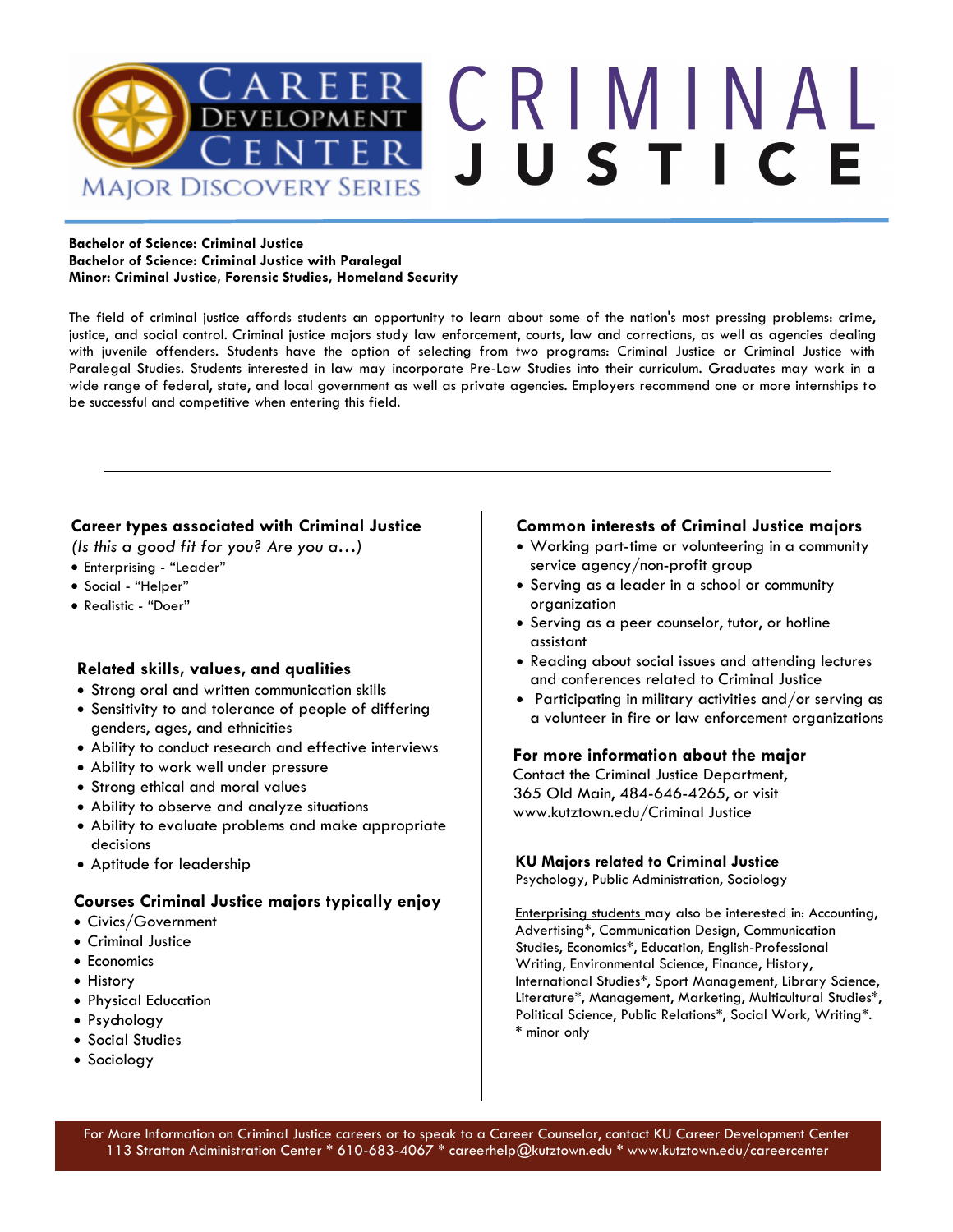# FOUR STEPS **TO SUCCESS**

DISCOVER EXPERIENCE MAPLEMENT

# 1<sup>ST</sup> YFAR

EXPLO

RE

# 2<sup>ND</sup> YEAR

#### • Enroll in the Career Exploration Certificate.

- Attend info sessions to learn about career development and personal branding.
- Take a career assessment to identify and confirm interests.
- Get involved in campus clubs and organizations.
- Develop basic workplace skills through jobs or volunteer work.
- Talk with professors, family, and friends about career ideas.
- Conduct informational interviews with professionals working in fields of interest.
- Develop a relationship with your professors and faculty advisor.
- Meet with CDC career coach.
- Attend info sessions to learn about resume writing, and externships.
- Confirm your choice of major and consider options for double major or minor.
- Research careers of interest.
- Complete a job shadowing (externship) experience.
- Seek meaningful employment or volunteer work in a field related to your major.
- Explore options for undergraduate research and study abroad.
- Write a resume and have it reviewed by the CDC.
- Manage your online presence.

• Enroll in the Career Success

YFAR

- Certificate. • Complete an internship and/or
- undergraduate research.
- Attend info sessions about internships, interviewing, job search strategies, and grad school.
- Build a LinkedIn profile and continue to monitor your online presence.
- Complete a mock interview.
- Build skills through research projects, part-time employment, and volunteer work.
- Participate in employment panels, site visits & networking events.
- Attend internship & job fairs.
- Take on a leadership role in a student organization or work.
- Consider graduate school options and prepare for

# 4TH YEAR

- Attend your Senior Kick-off session and other info sessions to prepare for job search/grad school.
- Update your resume and LinkedIn profile.
- Create cover letter drafts.
- Gain experience through internships and/or undergraduate research.
- Secure references for job/grad school applications.
- Create your "30 second" commercial/elevator pitch.
- Meet with CDC to develop job search strategies.
- Research employers.
- Network with professionals through events and social media.
- Join a professional organization in your discipline.
- Attend the senior etiquette luncheon or dinner.
- Participate in job fairs and on-campus interviewing.

# **Sample Career Titles**

Criminal Justice majors can be found working in a wide variety of career fields. Here are just some career titles that may be of interest. Please note that some jobs may require further education and training. To learn more about these careers, visit http://online.onetcenter.org or www.bls.gov/oco.

Airport Security Officer Alcohol, Tobacco & Firearms Officer Attorney Bailiff Body Guard Border Patrol Agent Case Assistant Child Support Agency Worker CIA Agent Community Service Coordinator Corrections Facilities Manager Corrections Officer Court Administrator/Clerk Criminal Investigator Criminologist Customs Agent Deportation Officer Deputy Marshall/Sheriff **Detective** 

Drug Enforcement Agent Employment Agency Recruiter Environmental Conservation Officer FBI Agent Firefighter Fish & Game Warden Housing/Tenant Representative Industrial Security Specialist Juvenile Court Counselor Law Clerk Law Enforcement Officer Legal Assistant Litigation Manager Media Criminologist Non-Profit Organization Advocate **Paralegal** Park Ranger Parole/Probation Officer Police Detective

Police Instructor Polygraph Examiner Postal Service Investigator Pre-Trial Services Officer Private Investigator/Security Officer Public Defender Public Safety Officer Secret Service Agent Security Officer Social Service Worker State Police Officer Substance Abuse Counselor Resident Supervisor Surveillance Officer Teacher U.S .Marshall Victim Services Specialist Vocational Rehabilitation Counselor Warden

# $3<sup>RD</sup>$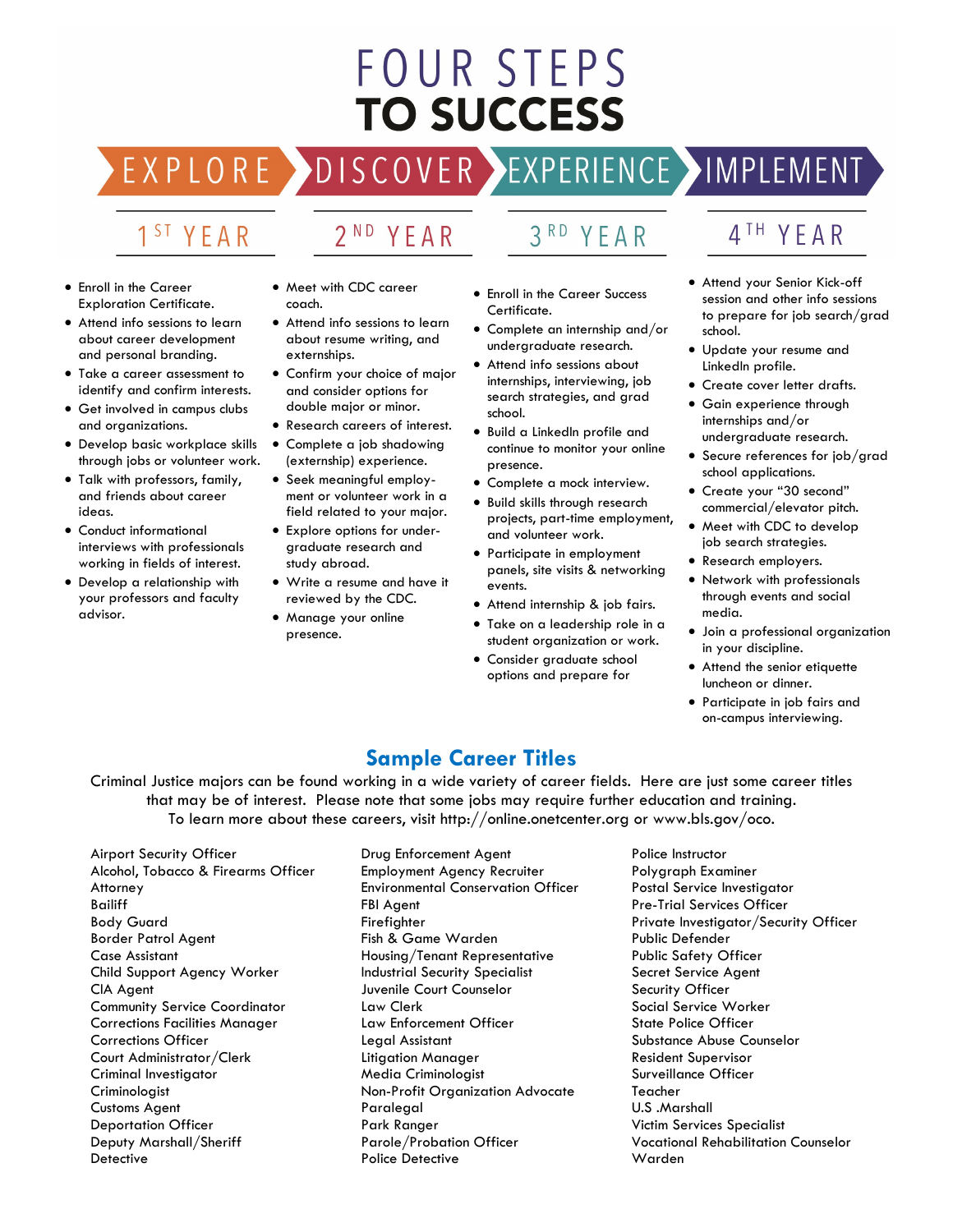# **Common Internship Sites and Employers**

Criminal Justice majors often find internships and employment in the following fields/industries.

- Airports
- Financial Institutions
- Compliance/Legal Departments
- Courts and Law Offices
- Medical Groups
- Military and Para-Military Groups
- Non-Profit Organizations
- Private Business
- Law Enforcement
- Law Offices
- Public Interest Advocacy
- State/Federal Government

 Handshake is the primary online resource i handshake for preparing and connecting students and alumni with employers. **www.kutztown.edu/Handshake**

# **Useful Websites for Criminal Justice Majors**

Whether you are researching related career fields, applying for internships or jobs, or planning to join a professional association, these websites are for you!

| Industry/Employment Information                             | <b>Professional Associations</b>                             | <b>Related Area Employers</b>                                                   |
|-------------------------------------------------------------|--------------------------------------------------------------|---------------------------------------------------------------------------------|
| <b>Careers in Corrections</b>                               | <b>Academy of Criminal Justice Sciences</b>                  | Police                                                                          |
| www.corrections.com/networks/careers                        | www.acjs.org                                                 | <b>Allentown Police Department</b><br><b>Bethlehem Police Department</b>        |
| Government Jobs                                             | American Criminal Justice Association                        | Central Intelligence Agency                                                     |
| www.governmentjobs.com                                      | www.acjalae.org                                              | <b>Exeter Township Police Department</b><br>Federal Bureau of Investigation     |
| Making the Difference                                       | <b>American Correctional Association</b>                     | Office of Inspector General                                                     |
| www.makingthedifference.org                                 | www.aca.org                                                  | Pennsylvania State Police                                                       |
|                                                             |                                                              | <b>Reading Police Department</b>                                                |
| https://www.criminaljusticeprograms.com/                    | American Probation & Parole Association                      | The Washington Center                                                           |
| criminal-justice-careers/                                   | www.appa-net.org                                             | Courts                                                                          |
|                                                             |                                                              | <b>Berks County District Attorney</b>                                           |
| Police Employment                                           | American Society of Criminology                              | Office of Lehigh County District Attorney                                       |
| www.policeemployment.com                                    | www.asc41.com                                                | Office of Montgomery County District<br>Attorney                                |
| Police One                                                  | <b>Association for Criminal Justice Research</b>             | Office of Pennsylvania Attorney General                                         |
| www.policeone.com                                           | www.acjrca.org                                               | <b>Corrections</b>                                                              |
|                                                             |                                                              | <b>Bucks County Juvenile Probation</b>                                          |
| USA Jobs                                                    | International Association for the Study of                   | <b>Federal Bureau of Prisons</b>                                                |
| www.usajobs.gov                                             | <b>Organized Crime</b>                                       | Lehigh County Jail                                                              |
|                                                             | www.iasoc.net                                                | Lehigh County Juvenile Probation                                                |
| United States Department of Justice                         |                                                              | Montgomery County Adult Probation                                               |
| www.justice.gov                                             | <b>National Criminal Justice Association</b><br>www.ncja.org | Pennsylvania Department of Corrections<br>U.S. Probation and Pretrial Services, |
| <b>PA State Civil Service Commission</b>                    |                                                              | Middle District of Pennsylvania                                                 |
| National Federation of Paralegal Associ-<br>www.scsc.pa.gov | <b>Human Services</b>                                        |                                                                                 |
|                                                             | ations www.paralegals.org                                    | Berks Connections / Pretrial Services                                           |
| Law Crossing                                                |                                                              | <b>Community Services Group</b>                                                 |
| Www.lawcrossing.com                                         |                                                              | KidsPeace                                                                       |
|                                                             |                                                              | Pennsylvania Department of Human                                                |
| LinkedIn Jobs                                               |                                                              | Services                                                                        |
| www.linkedin.com/jobs                                       |                                                              | Safe Berks                                                                      |